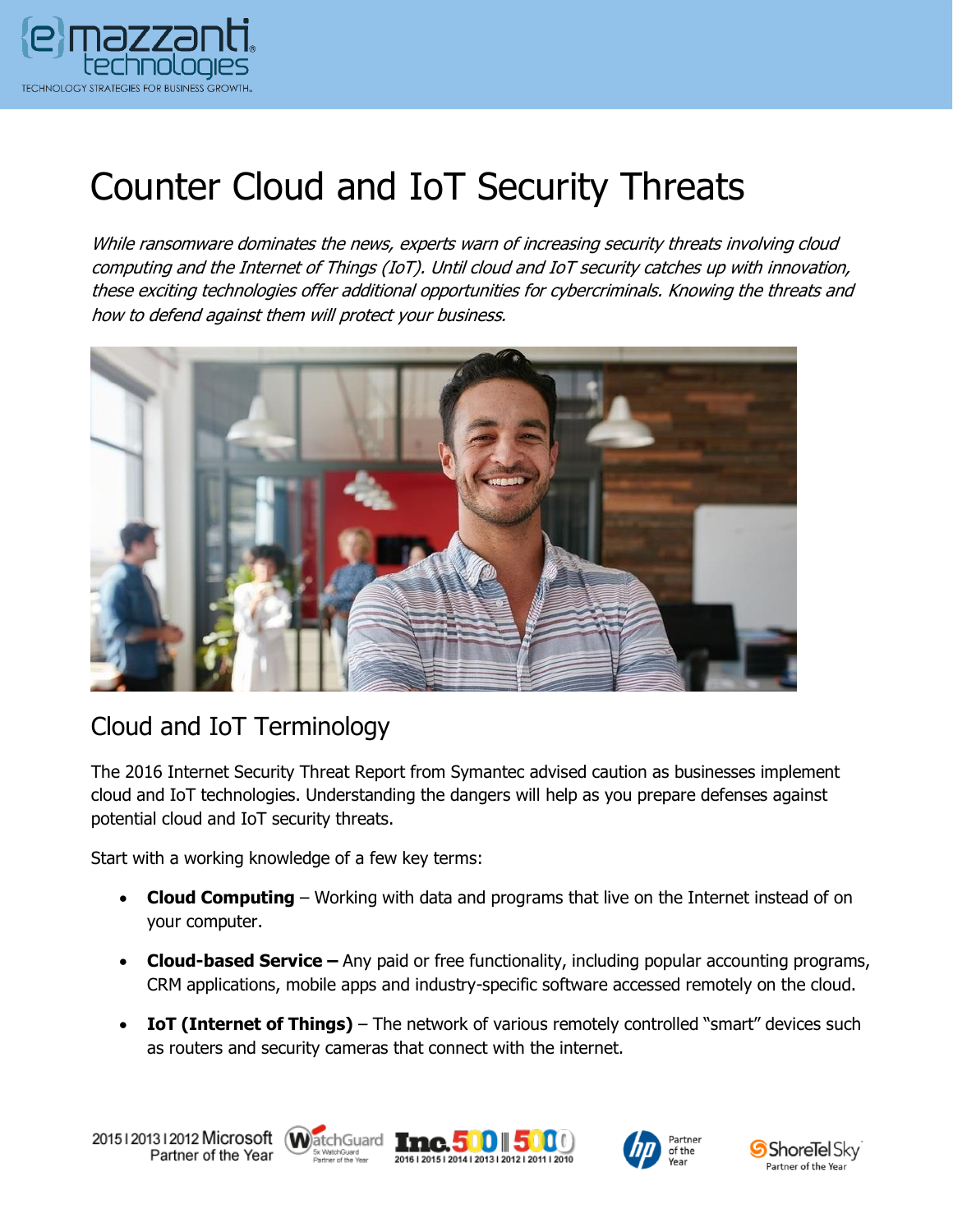- **Botnet**  A group of internet-connected devices that have been infected by malware and are remotely managed by a criminal "master." The master then uses this "zombie army" to attack another system.
- **DDoS (Distributed Denial of Service)** A DDoS attack targets a cloud-based service (perhaps a server or website) with traffic from multiple infected systems (a botnet). Overwhelmed by thousands or millions of hits, access is denied to legitimate users.



### Risk-Taking in the Cloud

More companies now take advantage of the many benefits of working in the cloud. For small and midsize businesses (SMBs), the cloud makes tools available that were previously out of reach to users with limited resources and expertise.

Unfortunately, not all businesses have implemented adequate security measures to protect data in the cloud. For instance, Symantec reported that the average business uses 928 cloud apps. However, most CIOs in those organizations know about only 30-40 of the cloud apps in use.

In addition, users share a large amount of data on the cloud without the knowledge of the IT department. 25% of this data is broadly shared, making often sensitive corporate and customer information widely available.

Lack of proper security measures can expose any business to numerous risks, including data breach, loss of account control or data, denial of service, insider attack and website hacks.









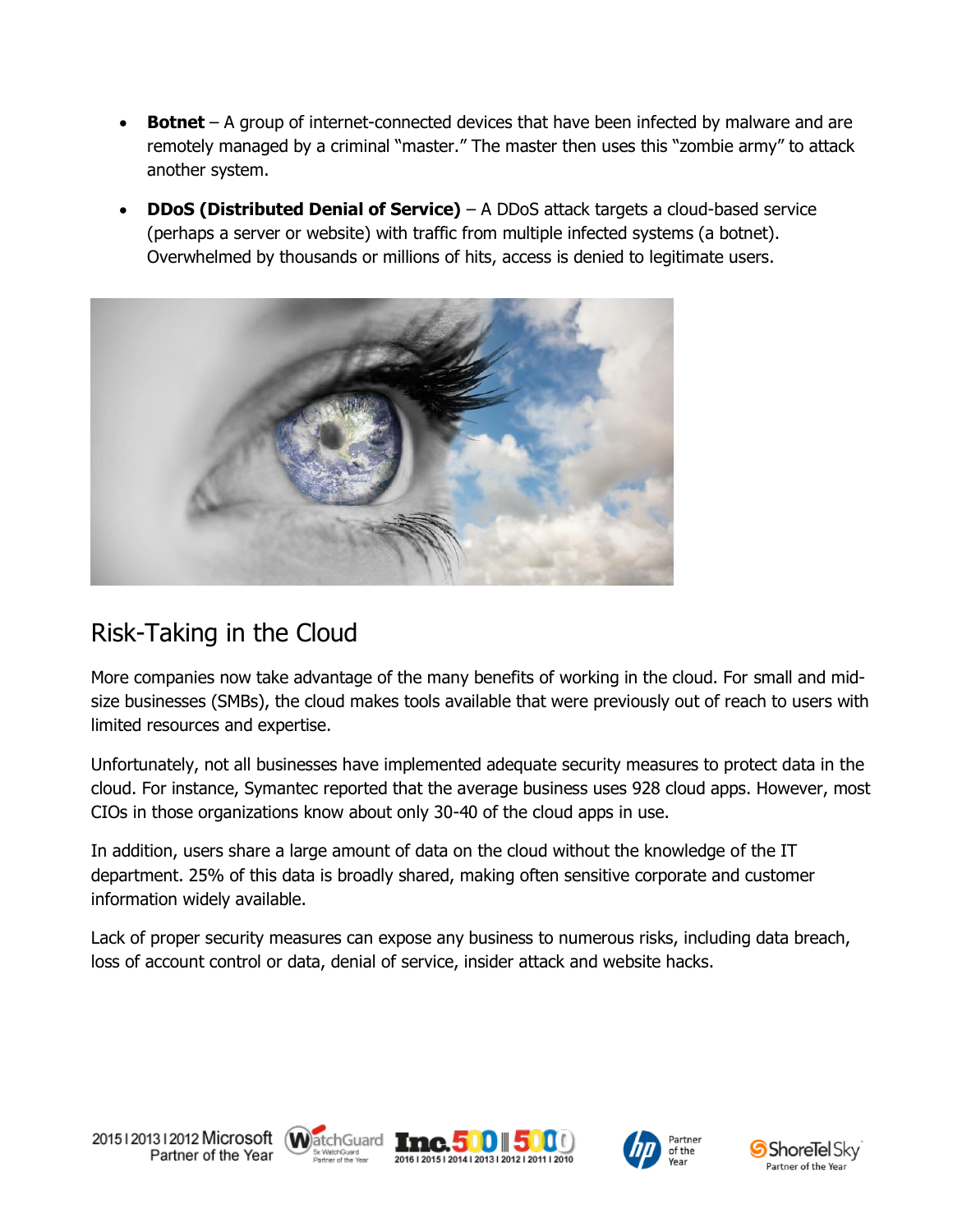### Securing Cloud Data

From trade secrets to customer information and financial data, businesses create an abundance of sensitive information. With so much of that data now stored in the cloud, organizations must take steps to minimize the associated risks.

Cloud Data Security Steps

- Define and enforce clear policies and procedures around the use of cloud applications in your organization.
- Enforce specific policies for storing and sharing data in the cloud.
- Carefully research your cloud services provider(s). Ask about encryption, data center security, server location and audit trails. Know their security reputation.
- Take responsibility for security on your end by ensuring strong passwords on all devices and keeping antivirus software up-to-date.



## IoT: Business Transformation with a Cost

From security cameras and smart coffee makers, to connected thermostats, asset monitors and printers, businesses already rely heavily on the IoT. These connected devices can increase productivity and reduce operating costs.





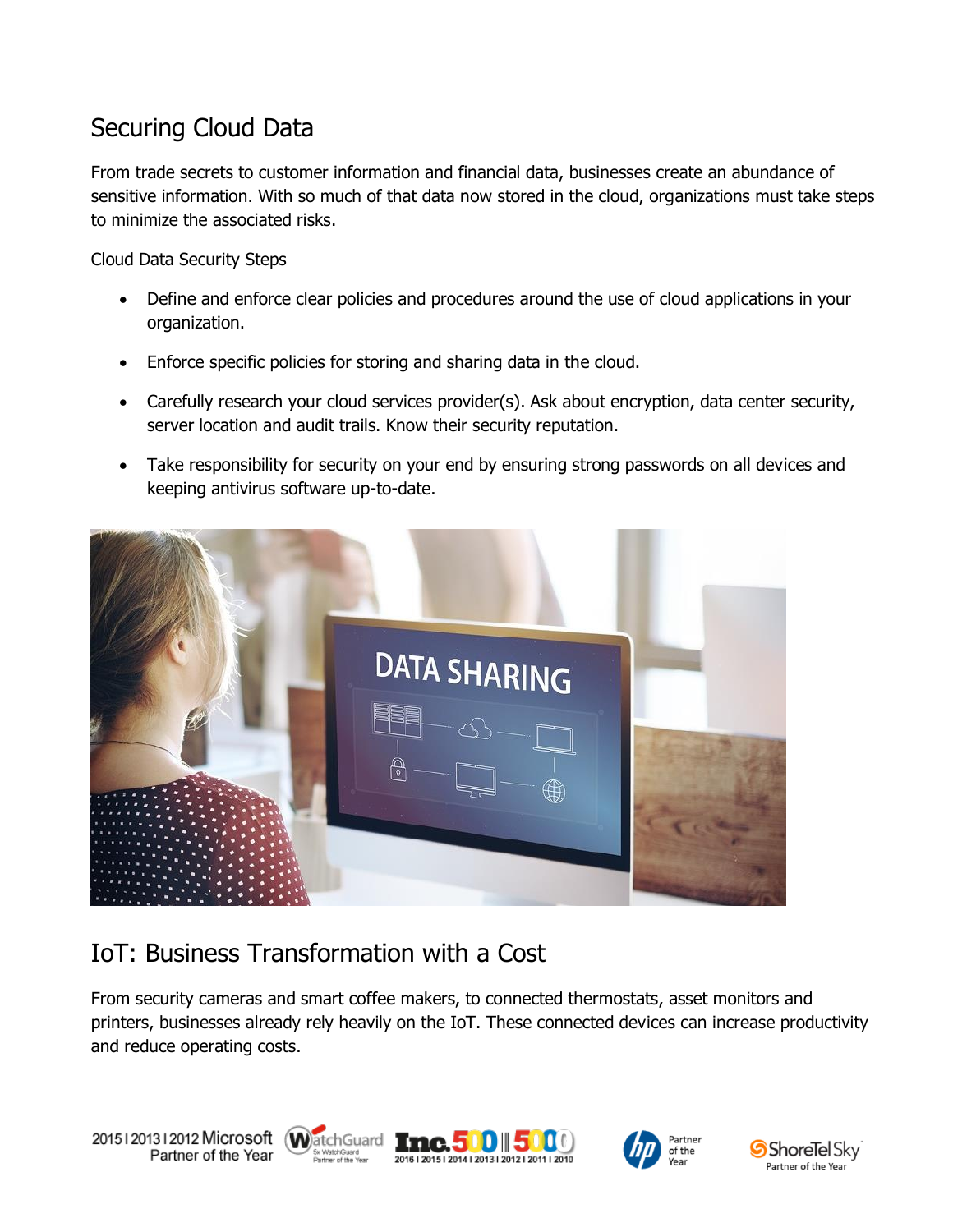Unfortunately, they also present security risks, as DNS company, Dyn learned all too well last fall. In October 2016, amateur hackers created a botnet with 100,000 compromised internet-connected devices.

Infected devices (mostly DVRs and security cameras) launched a DDoS attack on Dyn until its servers could no longer accommodate legitimate traffic. The attack created problems across the U.S., affecting popular sites such as Netflix and Twitter.

The IoT also exposes unsecured businesses to unauthorized network access, identity theft, and application hijacking, as well as botnet infection.



### Addressing IoT Security Threats

As you reap the benefits of connected devices, make certain to pay attention to security. For instance, Symantec reported that an astonishing number of usernames and passwords on IoT devices are never changed from the default. This leads to an easily exploited vulnerability.

Basic **IoT** security steps:

- Audit the IoT devices on your network.
- Use strong passwords for your devices and networks.
- Know the security features of IoT devices before purchase. Modify the default privacy and security settings to meet your needs.
- Apply firmware updates on your devices as they become available.
- Disable remote access if an IoT device does not need it.

20151201312012 Microsoft WatchGuard Tnc. 500 500 0 Partner of the Year